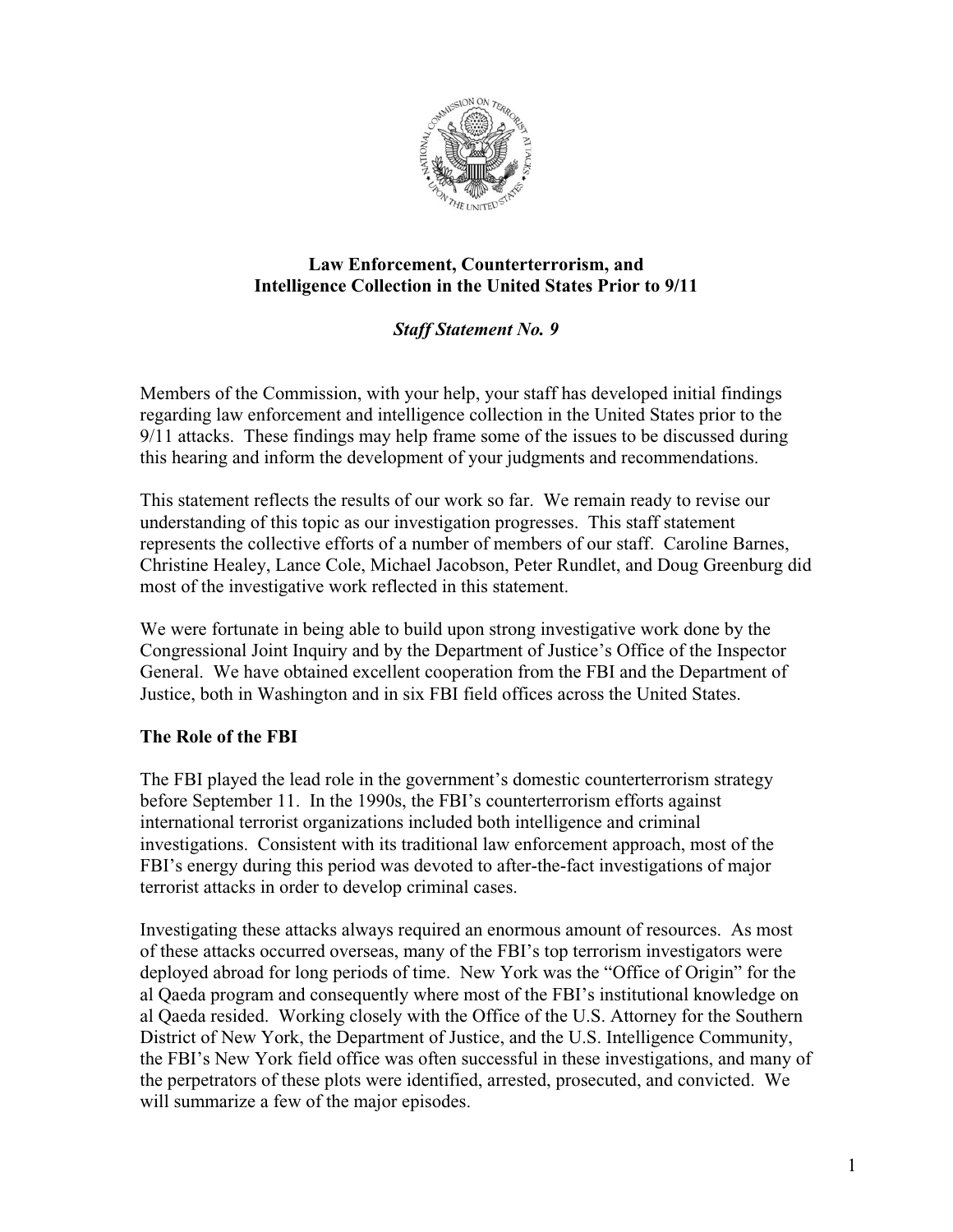*World Trade Center Bombing.* On February 26, 1993, six people were killed and over a thousand injured when a truck bomb exploded in the basement of the World Trade Center. The FBI was able to identify the perpetrators of the attack as radical Islamists who were followers of the "Blind Sheikh," Omar Abdel Rahman. Through an international effort, the attack's mastermind, Abdul Basit Mahmoud Abdul Karim (better known by his alias, Ramzi Yousef), was brought back to the United States to stand trial, and he, like some of his co-conspirators, was convicted.

*Landmarks Plot.* Later in 1993, the FBI disrupted the "Day of Terror" plot which followers of Sheikh Rahman were in the midst of planning. Their plan was to blow up landmarks in the New York City area, including the Lincoln and Holland Tunnels, the George Washington Bridge, the United Nations, and the New York FBI Office. The FBI was able to prevent this attack by reactivating a source who had previously infiltrated this particular cell.

*Manila Airlines Plot.* In January 1995, the Philippine police uncovered the plot to blow up 12 airplanes bound for the United States. Two of the perpetrators had also discussed the possibility of flying a small plane into the headquarters of the CIA. The FBI, working with the Philippine government, was able to determine that Ramzi Yousef was involved in this attack, as was Khalid Sheikh Mohammed, the eventual mastermind of the September 11, 2001 attacks.

*Khobar Towers Bombing.* On June 25, 1996, terrorists attacked Khobar Towers in Saudi Arabia, killing 19 U.S. military personnel and wounding hundreds more. The FBI mounted a full-scale criminal investigation, deploying several hundred FBI personnel to Saudi Arabia to investigate the attack. The investigation resulted in the indictment of 13 individuals in June 2001.

*East Africa Embassy Bombings.* On August 7, 1998, al Qaeda operatives bombed the U.S. Embassies in Kenya and Tanzania, in nearly simultaneous attacks. Twelve Americans and more than 200 Kenyans and Tanzanians were killed, and over 4,000 were injured. The FBI deployed hundreds of agents and other personnel to Africa to investigate the attacks. Usama Bin Ladin and 22 other individuals were indicted for their role in these attacks. Four of these individuals were caught and convicted.

*Millennium Plot.* On December 13, 1999, Ahmed Ressam was detained by an alert U.S. Customs agent as he attempted to cross the border from Canada into the United States. During interviews later with the FBI, Ressam acknowledged that he was planning to conduct an attack at the Los Angeles International Airport. Based on information derived from both Ressam's arrest and the arrests in Jordan associated with a planned attack on an American-owned hotel, the CIA and FBI were mobilized to prevent a terrorist attack within the United States.

*U.S.S. Cole Bombing.* On October 12, 2000, terrorists conducted a suicide attack against the *U.S.S. Cole*, a U.S. naval warship stationed in the port of Aden, Yemen. Seventeen sailors were killed, and 39 were injured. The FBI deployed scores of agents and other personnel to Yemen, and determined that al Qaeda operatives were behind the attacks.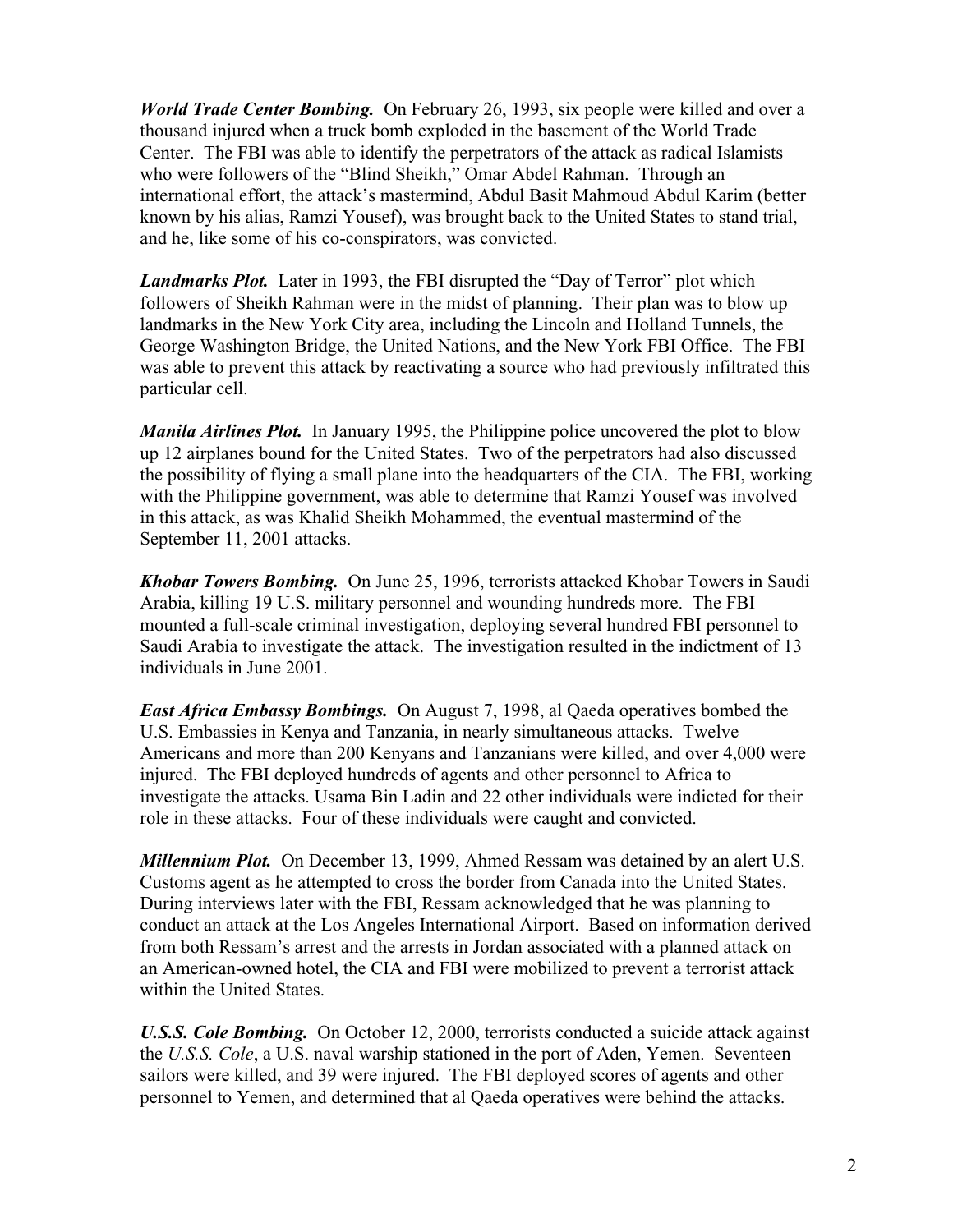### **Approach to Counterterrorism**

The FBI took a traditional law enforcement approach to counterterrorism. Its agents were trained to build cases. Its management was deliberately decentralized to empower the individual field offices and agents on the street.

The Bureau rewarded agents based on statistics reflecting arrests, indictments, and prosecutions. As a result, fields such as counterterrorism and counterintelligence, where investigations generally result in fewer prosecutions, were viewed as backwaters.

Agents developed information in support of their own cases, not as part of a broader, more strategic effort. Given the poor state of the FBI's information systems, field agents usually did not know what investigations agents in their own office, let alone in other field offices, were working on. Nor did analysts have easy access to this information. As a result, it was almost impossible to develop an understanding of the threat from a particular international terrorist group.

Agents investigated their individual cases with the knowledge that any case information recorded on paper and stored in case files was potentially discoverable in court. Thus, there was a disincentive to share information, even with other FBI agents and analysts. Analysts were discouraged from producing written assessments which could be discoverable and used to attack the prosecution's case at trial.

In the investigative arena, the field office had primacy. Counterterrorism investigations were run by the field, not headquarters. Moreover, the field office that initiated a case maintained control over it, an approach the FBI called the "Office of Origin" model. This decentralized management structure allowed field offices to set their own priorities with little direction from headquarters.

## **Management Priorities and Challenges**

The FBI determined early in the 1990s that a preventive posture was a better way to counter the growing threat from international terrorism. In its first budget request to Congress after the 1993 World Trade Center bombing, the FBI stated that, "merely solving this type of crime is not enough; it is equally important that the FBI thwart terrorism before such acts can be perpetrated."

The FBI made several organizational changes at headquarters during the 1990s, including the creation of a Counterterrorism Center, the exchange of senior FBI and CIA counterterrorism officials, and the creation of a unit focused exclusively on Usama Bin Ladin. The FBI also expanded its overseas Legal Attache program during this period, largely to improve its liaison with foreign governments on terrorism.

By the late 1990s, the FBI recognized that certain limitations undermined a preventive counterterrorism strategy, and it initiated several significant reforms to address them. These broad efforts were focused on intelligence collection and analysis,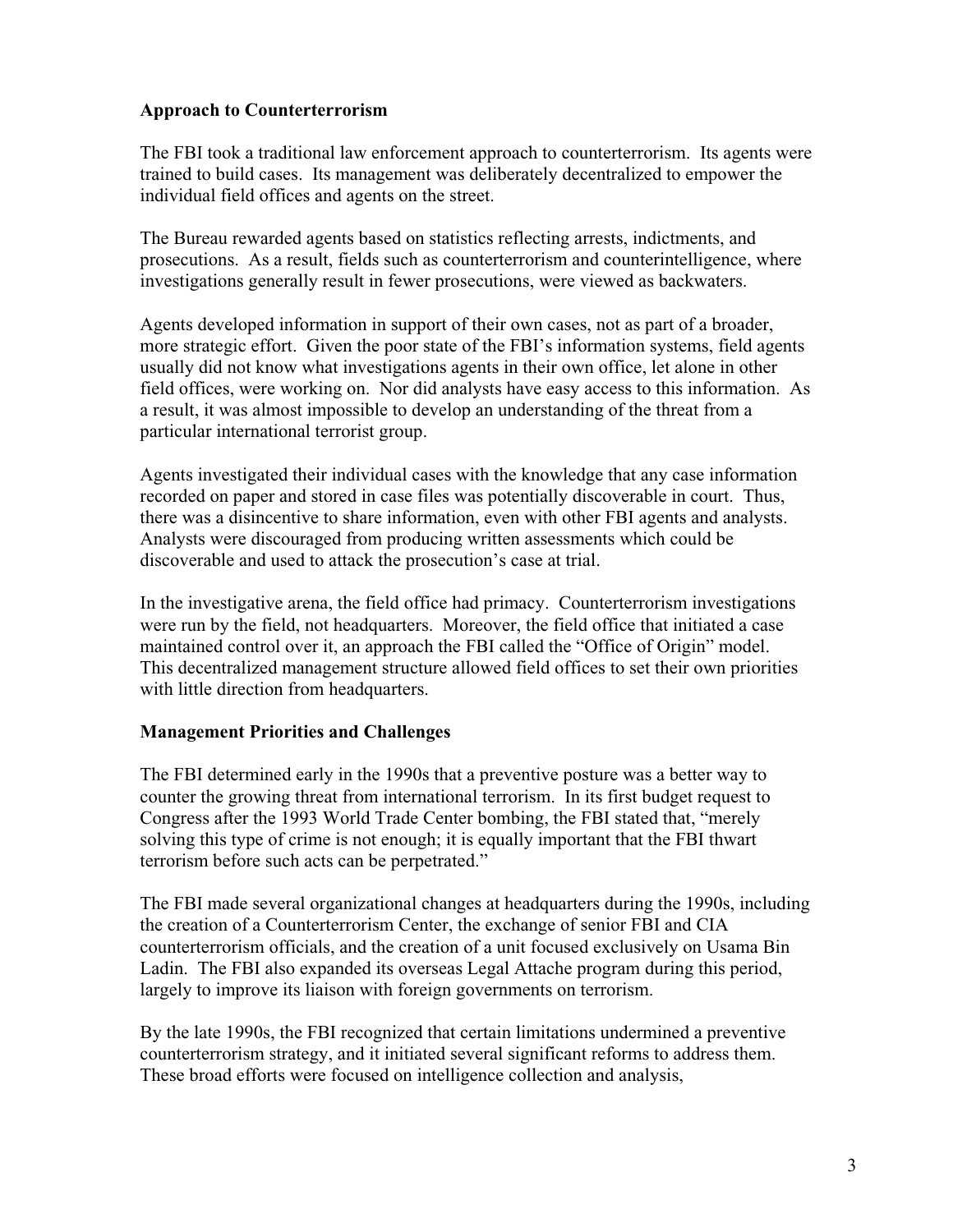counterterrorism expertise and training, information technology, and the counterterrorism capacity of field offices.

Yet the FBI's leadership confronted two fundamental challenges in countering terrorism. First, the FBI had to reconcile this new priority with its existing agenda. This immediately required choices about whether to divert experienced agents or scarce resources from criminal or other intelligence work to terrorism. As the terrorism danger grew, Director Freeh faced the choice of whether to lower the priority the FBI attached to work on general crime, including the war on drugs, and allocate these resources to terrorism.

The Department of Justice Inspector General found that when the FBI designated "national and economic security" as its top priority in 1998, it did not shift its human resources accordingly. Although the FBI's counterterrorism budget tripled during the mid-1990s, FBI counterterrorism spending remained fairly constant between fiscal years 1998 and 2001. The Inspector General's 2003 report stated that prior to 9/11, "the Bureau devoted significantly more special agent resources to traditional law enforcement activities such as white collar crime, organized crime, drug, and violent crime investigations than to domestic and international terrorism issues." According to another external review of the FBI, by 2000 there were twice as many agents devoted to drug enforcement matters as to counterterrorism. On September 11, 2001, only about 1,300 agents, or six percent of the FBI's total personnel, worked on counterterrorism.

Former FBI officials told us that prior to 9/11, there was not sufficient national commitment or political will to dedicate the necessary resources to counterterrorism. Specifically, they believed that neither Congress nor the Office of Management and Budget fully understood the FBI's counterterrorism resource needs. Nor did the FBI receive all it requested from the Department of Justice, under Attorney General Janet Reno.

Reno told us that the Bureau never seemed to have sufficient resources given the broad scope of its responsibilities. She said in light of the appropriations FBI received, it needed to prioritize and put counterterrorism first. She also said that Director Freeh seemed unwilling to shift resources to terrorism from other areas such as violent crime. Freeh said that it was difficult to tell field executives that they needed to do additional counterterrorism work without additional resources.

Finally, even though the number of agents devoted to counterterrorism was limited, they were not always fully utilized in the field offices. We learned through our interviews that prior to 9/11, field agents often were diverted from counterterrorism or other intelligence work in order to cover major criminal cases.

The second core challenge was a legal issue that became a management challenge as well. Certain provisions of federal law had been interpreted to limit communication between agents conducting intelligence investigations and the criminal prosecution units of the Department of Justice. This was done so that the broad powers for gathering intelligence would not be seized upon by prosecutors trying to make a criminal case. The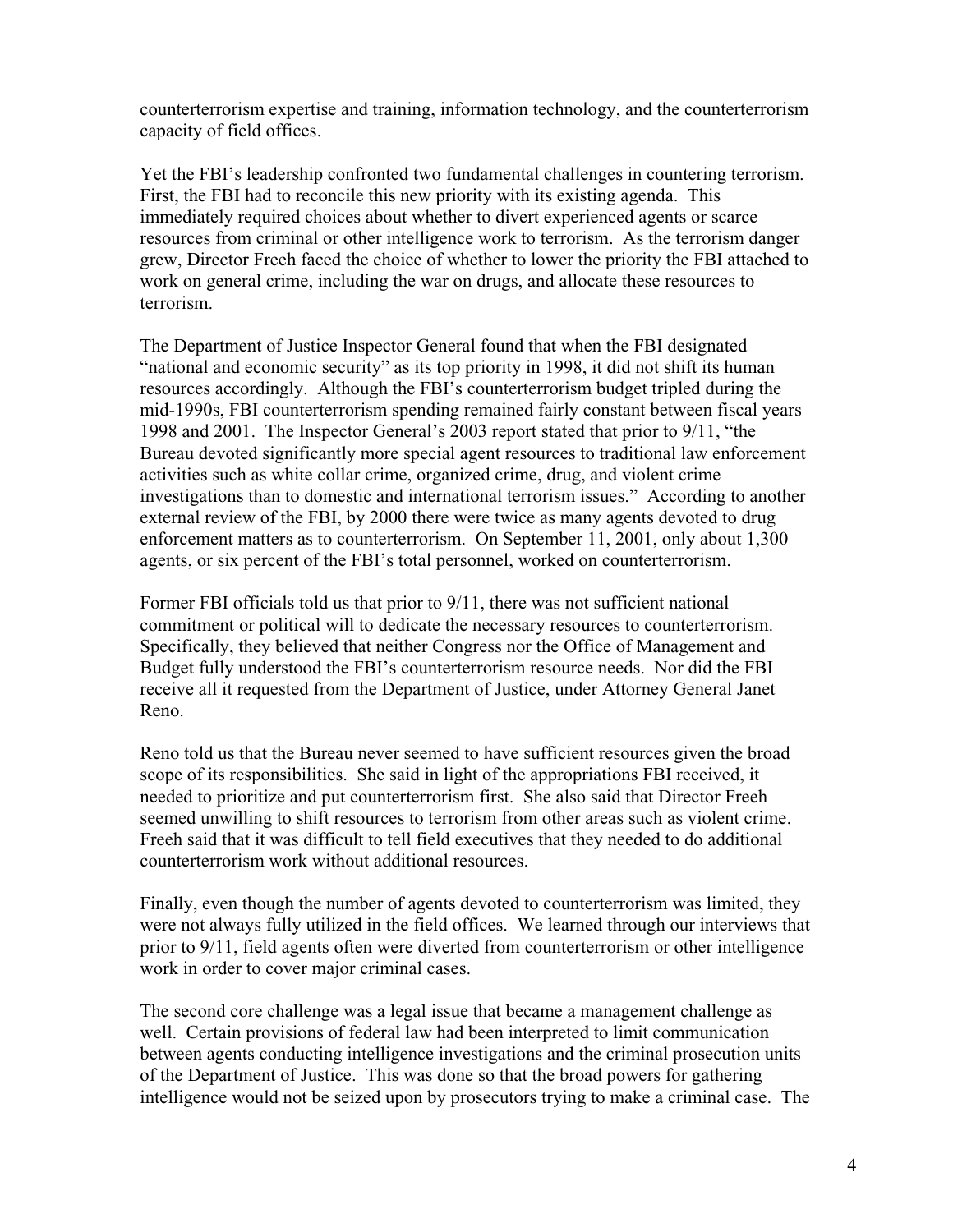separation of intelligence from criminal investigations became known as the "wall." New procedures issued by Attorney General Reno in 1995 required the FBI to notify prosecutors when "facts and circumstances are developed" in a foreign intelligence or foreign counterintelligence investigation that "reasonably indicate a significant federal crime has been, is being, or may be committed." The procedures, however, prohibited the prosecutors from "directing or controlling" the intelligence investigation.

Over time, the wall requirement came to be interpreted by the Justice Department, and particularly the Foreign Intelligence Surveillance Court, as imposing an increasingly stringent barrier to communications between FBI intelligence agents and criminal prosecutors. Despite additional guidance on information sharing issued by Attorney General Reno in February 2000 and by Deputy Attorney General Larry Thompson in August 2001, the wall remained a source of considerable frustration and concern within the Justice Department. Justice Department prosecutors and FBI criminal agents were responsible for large criminal cases, like the Embassy bombings. The intelligence side of the FBI, though, had the legal tools that were essential for domestic intelligence work, such as FISA surveillance. In this environment, domestic counterterrorism efforts were impaired.

#### **Attempts at Reform**

*The 1998 Strategic Plan.* The FBI issued a five-year strategic plan in May 1998 that was spearheaded by Deputy Director Robert Bryant. With this plan, the FBI designated national and economic security, including counterterrorism, as its top priority for the first time in the Bureau's history. The plan emphasized that the FBI's goal in the counterterrorism arena was "to prevent horrific acts" such as the 1993 World Trade Center and 1995 Oklahoma City bombings. The plan recognized that the Bureau needed to substantially enhance its collection, analysis, and dissemination of intelligence in order to understand the terrorist threat, and thus become more proactive on national security issues.

The plan mandated development of a strong intelligence base, including human sources, intelligence collection, and reporting requirements. It called for implementation of a nationwide automated system to facilitate intelligence collection, analysis and dissemination. It envisioned creation of a professional intelligence cadre of experienced and trained agents and analysts. It hoped for partnerships with intelligence community and national and local law enforcement agencies to leverage their expertise. As a result of the Strategic Plan, the FBI created an Office of Intelligence that was superseded by a new Investigative Services Division created in 1999.

*The Investigative Services Division.* That Division was intended to strengthen the FBI's strategic analysis capability across the spectrum of traditional criminal, counterintelligence, and counterterrorism cases. Thus, for the first time, the strategic analysis function was made independent of the operational divisions.

The Investigative Services Division also was intended to increase the professional stature of analysts. An internal review of the FBI's intelligence analysis function at this time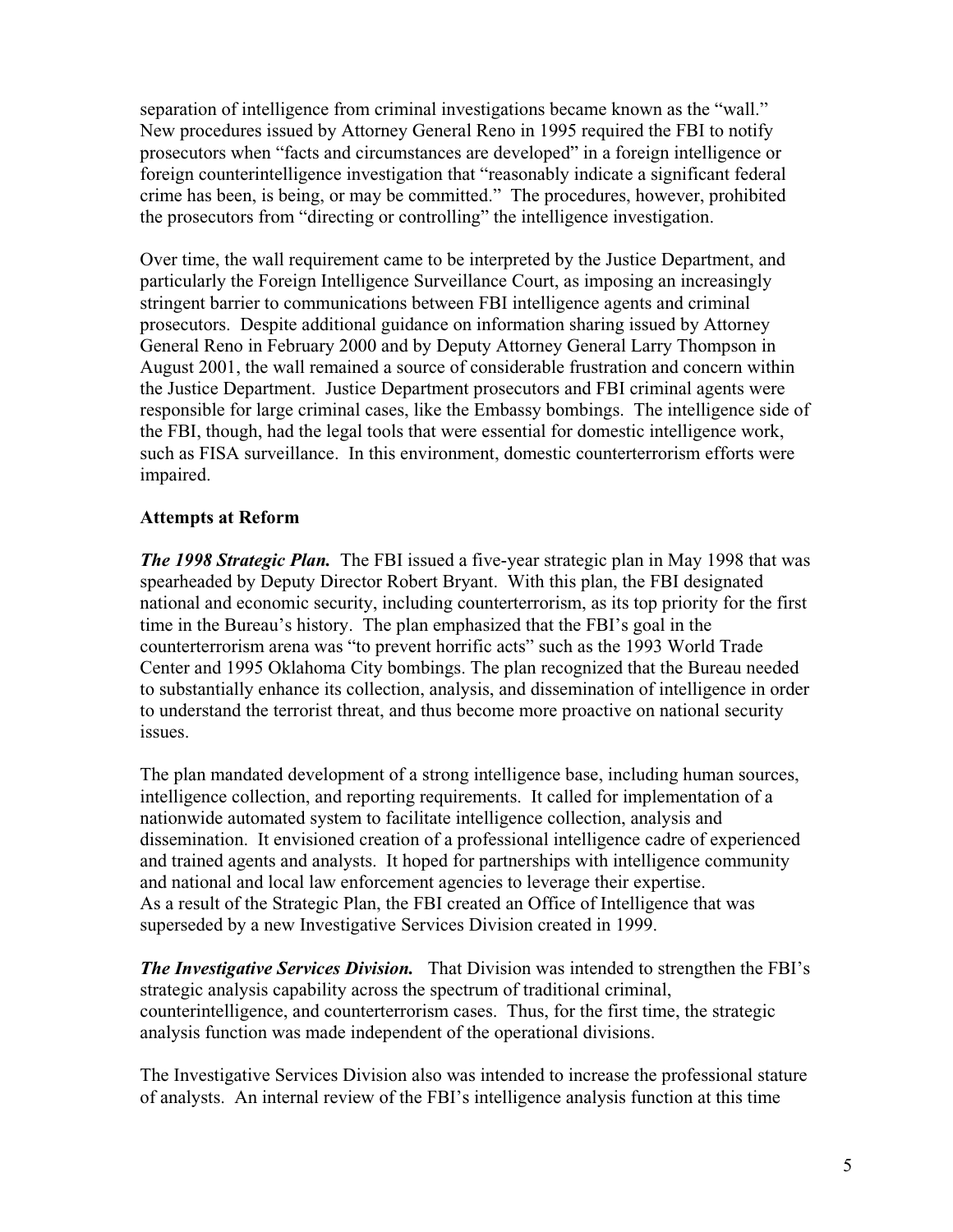found that 66 percent of the Bureau's analysts were not qualified to perform analytical duties. The review made recommendations for improvements. It appears that these recommendations were either not implemented or not enforced.

The new Division did not succeed. FBI officials told us that it did not receive sufficient resources, and there was ongoing resistance to its creation from the senior managers in the FBI's operational divisions. Those managers feared losing control. They feared losing resources. They feared they would be unable to get the assistance they wanted from the new Division's analysts.

Director Robert Mueller dismantled the Division soon after the 9/11 attacks. We will discuss his changes in Staff Statement No. 12.

*The Counterterrorism Division and MAXCAP 05.* In 1999, the FBI also created separate Counterterrorism and Counterintelligence Divisions intended to ensure sufficient focus on these two national security missions. By late 1999 Dale Watson, the first head of the new Counterterrorism Division, recognized the urgent need to elevate the counterterrorism capacity of the FBI organization-wide.

Watson developed a strategy he called MAXCAP 05. His goal was that the Bureau reach its "maximum feasible capacity" in counterterrorism by 2005 through a strategy focused on "intelligence gathering, valid and straightforward reporting and tracking mechanisms, effective interagency liaison and cooperation, and accountable program management."

During July and August of 2000 at four regional conferences, Counterterrorism Division leadership presented the new strategy to all of the FBI's Assistant Directors and Special Agents in Charge of the 56 FBI field offices. Field executives told Watson that they did not have the analysts, linguists, or technically trained experts to carry out the strategy. Watson asked for help from the Training Division and the new Investigative Services Division.

Dale Watson told us that trying to implement this strategy was the hardest thing he had ever done in his life. One year after the regional conferences, almost every FBI field office's counterterrorism program was assessed to be operating at far below "maximum capacity." Watson thought the FBI had to step up to a major choice of mission, perhaps turning over a significant share of narcotics enforcement to the DEA in order to free up resources for countering terrorism. Although he thought FBI Director Freeh was sympathetic, most FBI managers opposed such a fundamental change before 9/11 and none of the pre-9/11 budgets made that choice.

The FBI's new counterterrorism strategy was not a focus of the Justice Department in 2001. Attorney General Ashcroft told us that upon his arrival at the Department, he faced a number of challenges that signaled the need for reform at the FBI. He mentioned the Ruby Ridge and Waco incidents, the Wen Ho Lee investigation, FBI agent Robert Hanssen's espionage, the late discovery of FBI documents related to the Timothy McVeigh case, and public disclosures about lost laptops and firearms.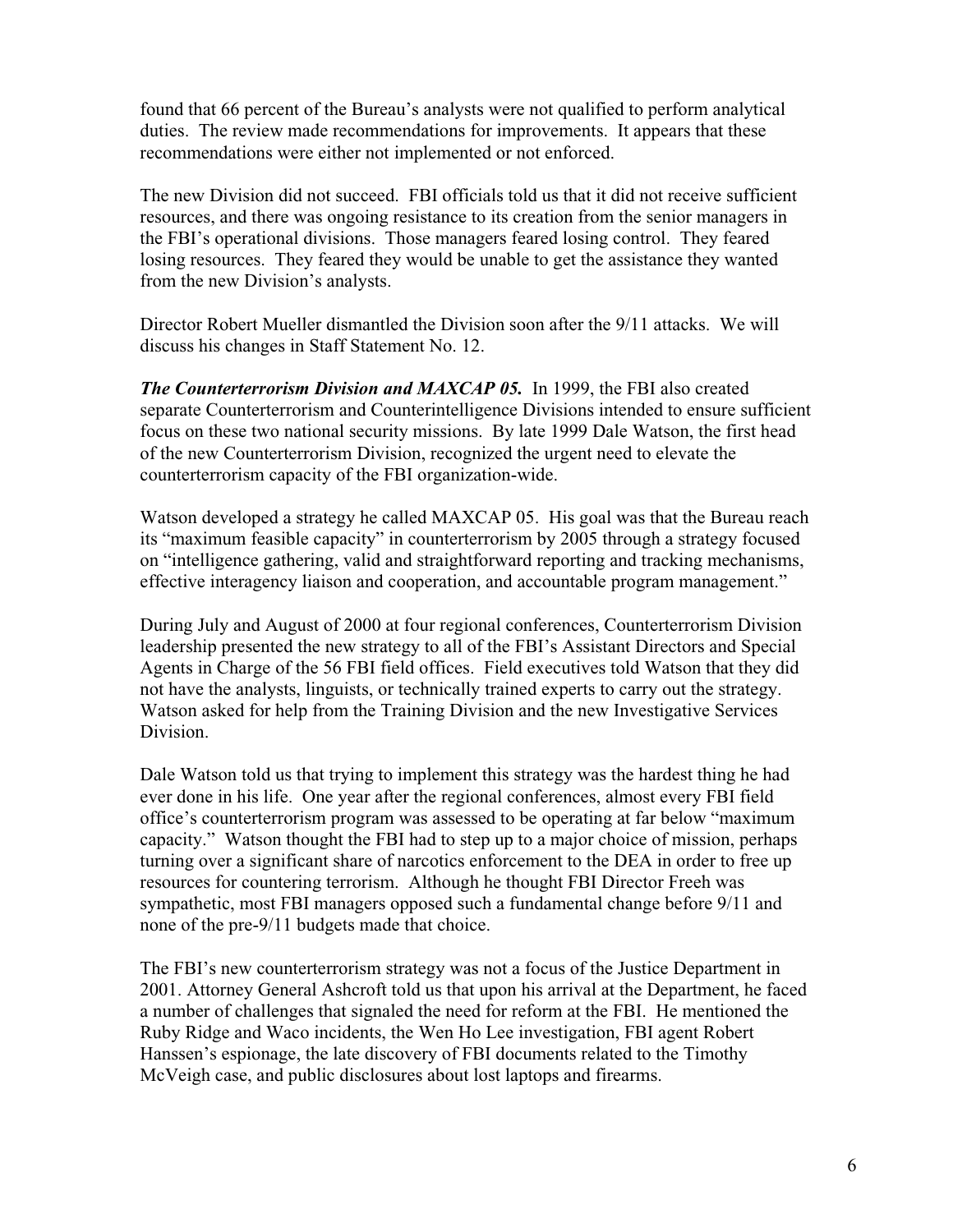The new Bush administration proposed an 8 percent increase in overall FBI funding for fiscal year 2002. This included the largest proposed percentage increase in the FBI's counterterrorism program since fiscal year 1997. On May 9, 2001, Attorney General John Ashcroft testified at a hearing on U.S. federal efforts to combat terrorism. He testified that the Justice Department had no higher priority than to protect citizens from terrorist attacks.

On May 10, 2001, the Department issued guidance for developing the fiscal year 2003 budget that made reducing the incidence of gun violence and reducing the trafficking of illegal drugs priority objectives. Watson told us that he almost fell out of his chair when he saw the memo, because it made no mention of counterterrorism. The Department prepared a budget for fiscal year 2003 that did not increase counterterrorism funding over its pending proposal for fiscal year 2002. It did include an enhancement for the FBI's information technology program intended to support the collection, analysis, and rapid dissemination of information pertinent to FBI investigations. Acting FBI Director Thomas Pickard told us he made an appeal to Attorney General Ashcroft for further counterterrorism enhancements not included in this budget proposal. On September 10, the Attorney General rejected that appeal.

Despite recognition by the FBI of the growing terrorist threat, it was still hobbled by significant deficiencies.

#### **Intelligence Collection**

Intelligence collection efforts should begin with a strategy to comprehend what is being collected, identify the gaps, and push efforts toward meeting requirements identified by strategic analysis. Prior to 9/11 the FBI did not have a process in place to effectively manage its intelligence collection efforts. It did not identify intelligence gaps.

Collection of useful intelligence from human sources was limited. By the mid-1990s senior FBI managers became concerned that the Bureau's statistically-driven performance system had resulted in a roster of mediocre sources. The FBI did not have a formal mechanism for validating source reporting, nor did it have a system for adequately tracking and sharing such reporting, either internally or externally.

The "wall" between criminal and intelligence investigations apparently caused agents to be less aggressive than they might otherwise have been in pursuing Foreign Intelligence Surveillance Act (FISA) surveillance powers in counterterrorism investigations. Moreover, the FISA approval process involved multiple levels of review, which also discouraged agents from using such surveillance. Many agents also told us that the process for getting FISA packages approved at FBI Headquarters and the Department of Justice was incredibly lengthy and inefficient. Several FBI agents added that, prior to 9/11, FISA-derived intelligence information was not fully exploited but was collected primarily to justify continuing the surveillance.

The FBI did not dedicate sufficient resources to the surveillance or translation needs of counterterrorism agents. The FBI's surveillance personnel were more focused on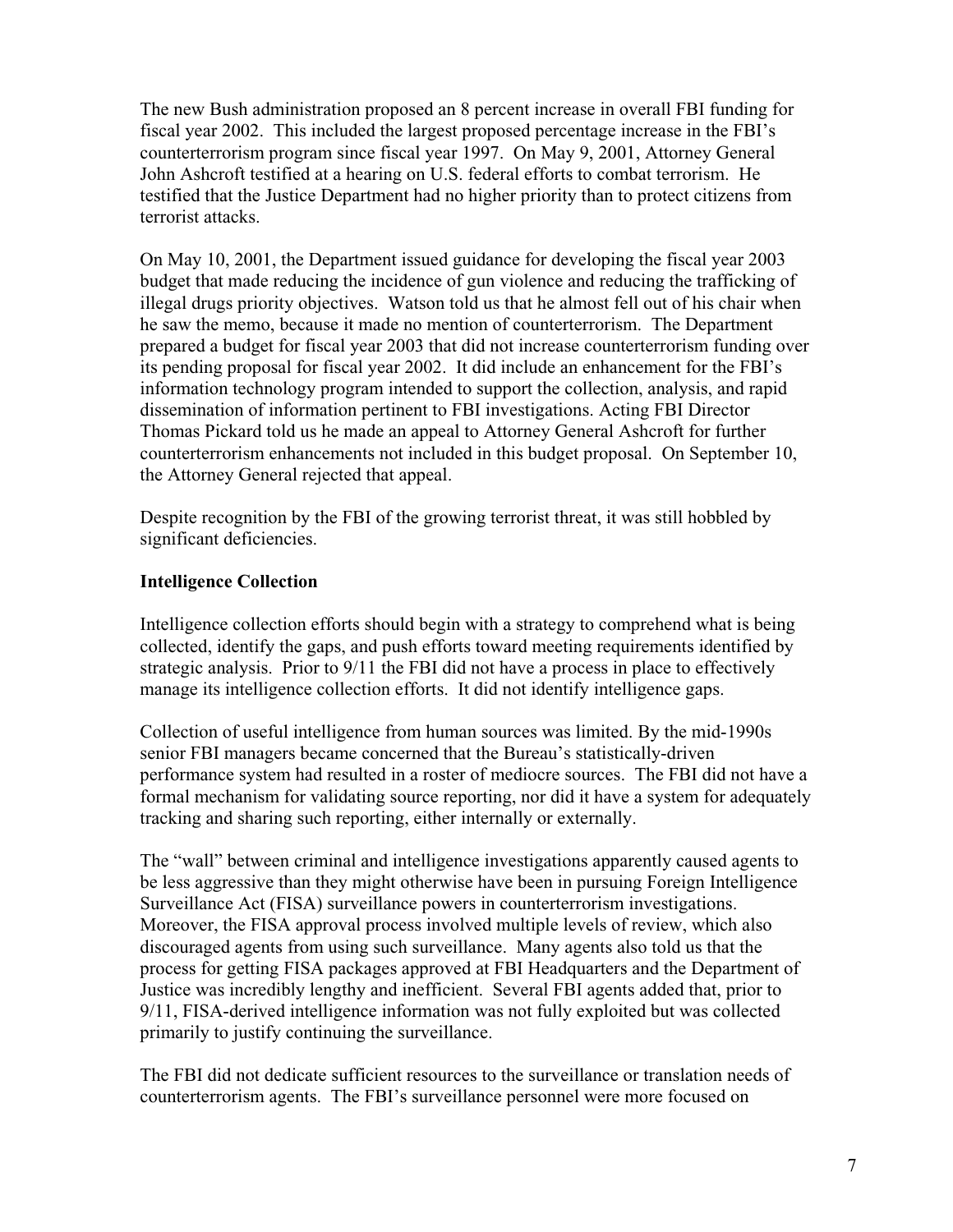counterintelligence and drug cases. In fact, many field offices did not have surveillance squads prior to 9/11. Similarly, the FBI did not have a sufficient number of translators proficient in Arabic and other languages useful in counterterrorism investigations, resulting in a significant backlog of untranslated FISA intercepts by early 2001.

FBI agents received very little formalized training in the counterterrorism discipline. Only three days of the 16-week new agents course were devoted to national security matters, including counterterrorism and counterintelligence, and most subsequent counterterrorism training was received on an ad hoc basis or "on the job."

Additionally, the career path for agents necessitated rotations between headquarters and the field in a variety of work areas, making it difficult for agents to develop expertise in any particular area, especially counterterrorism and counterintelligence. We were told that very few FBI field managers had any counterterrorism experience, and thus either were not focused on the issue or did not have the expertise to run an effective program.

Finally, agents' investigative activities were governed by Attorney General Guidelines, first put in place in 1976 and revised in 1995, to guard against misuse of government power. The Guidelines limited the investigative methods and techniques available to agents conducting preliminary investigations of potential terrorist activities or connections. They prohibited the use of publicly available source information, such as that found on the Internet, unless specified criteria were present. These restrictions may have had the unintended consequence of causing agents to avoid legitimate investigative activity that might conceivably be viewed as infringing on religious liberties or lawful political protest. Agents we interviewed believed these limitations were too restrictive and adversely affected their counterterrorism intelligence investigations.

## **Strategic Analysis**

It is the role of the strategic analyst to look across individual operations and cases to identify trends in terrorist activity and develop broad assessments of the terrorist threat to U.S. interests. The goal is not abstract. Such analysis drives collection efforts. It is the only way to evaluate what the institution does not know. The FBI had little understanding of, or appreciation for, the role of strategic analysis in driving investigations or allocating resources.

The role of the tactical analyst, on the other hand, is geared toward providing direct support to investigations. Agents viewed tactical analysts as performing duties that advanced their cases. They failed to see the value of strategic analysis, finding it too academic and therefore irrelevant. Creation of the ill-fated Investigative Services Division may have worsened this attitude by distancing strategic analysts from agents in the operational divisions.

Moreover, strategic analysts had difficulty getting access to the FBI and Intelligence Community information they were expected to analyze. The poor state of the FBI's information systems meant that analysts' access to information depended in large part on their personal relationships with individuals in the operational units or squads where the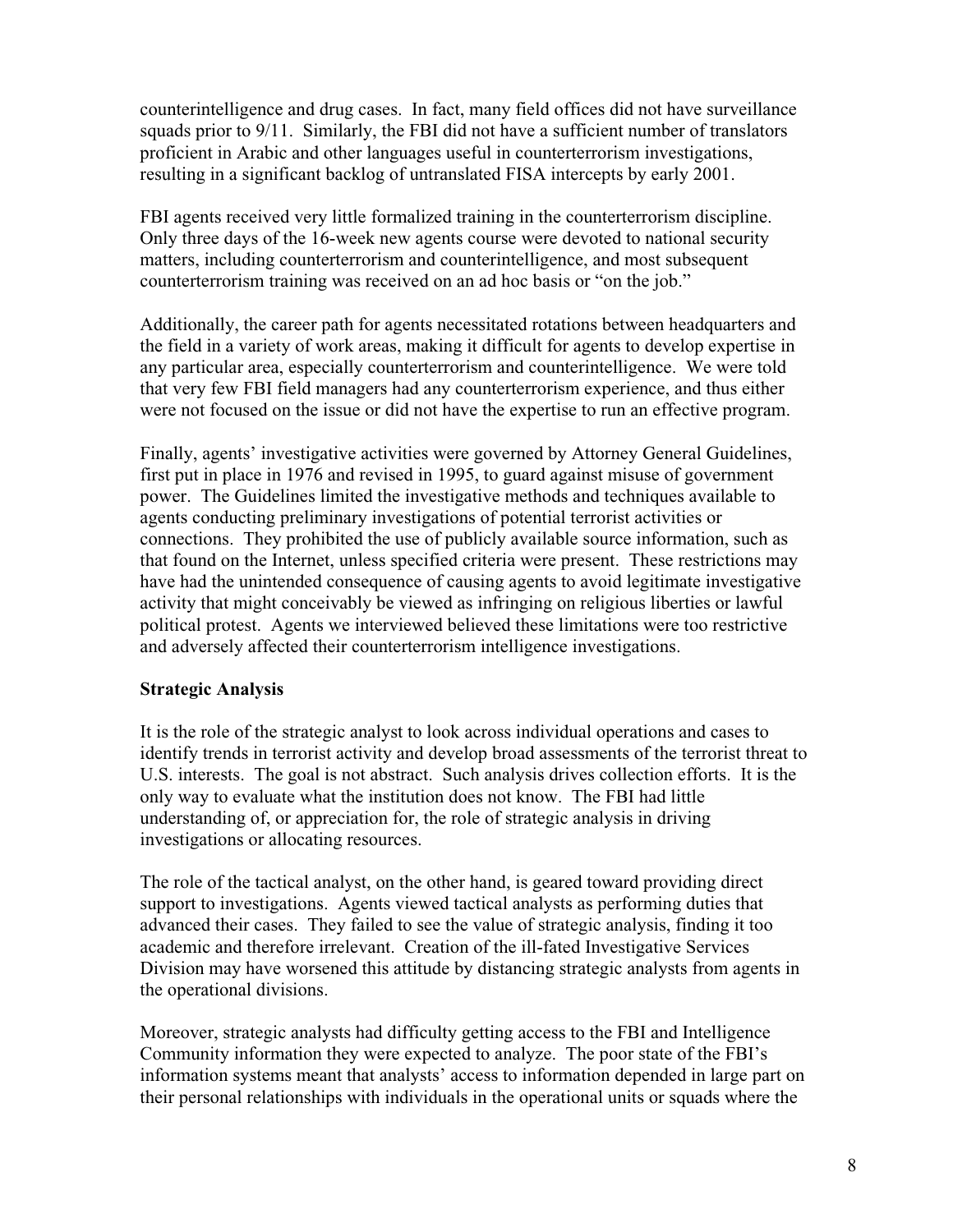information resided. In short, analysts didn't know what they didn't know. As a result, prior to 9/11 relatively few strategic counterterrorism analytical products had been completed. Indeed, the FBI had never completed an assessment of the overall terrorist threat to the U.S. homeland. According to the Department of Justice Inspector General, FBI officials were comfortable relying on their individual professional judgment regarding the terrorist threat and "did not value a formal written assessment that uses a structured methodology."

Compounding this situation was the FBI's tradition of hiring analysts from within the agency rather than recruiting individuals with the relevant educational background and expertise. In our field visits, we encountered several situations in which poorly qualified administrative personnel were promoted to analyst positions, in part as a reward for good performance in other positions. When the FBI hired or promoted people with appropriate analytical skills and experience, the Bureau's lack of a long-term career path and a professional training program caused many capable individuals to leave the Bureau or move internally to other positions. In addition, managers often did not use qualified analysts effectively, especially in the field. Some field analysts we interviewed told us they were viewed as "über-secretaries," expected to perform any duty that was deemed non-investigative, including data entry and answering phones. Headquarters managers often did not have sufficient staff support, so they, too, turned to analysts to perform policy-oriented and programmatic duties that were not analytic in nature.

## **Knowledge Management**

Prior to 9/11, the FBI did not have an adequate ability to know what it knew. In other words, the FBI did not have an effective mechanism for capturing or sharing its institutional knowledge. FBI agents did create records of interviews and other investigative efforts, but there were no reports officers to condense the information into meaningful intelligence that could be retrieved and disseminated.

The FBI's primary information management system, designed using 1980s technology already obsolete when installed in 1995, limited the Bureau's ability to share its information internally and externally. The FBI did not have an effective system for storing, searching, or retrieving information of intelligence value contained in its investigative files.

Director Freeh told us that he went before congressional staff and members twice a year "begging and screaming" for funds to improve the FBI's information technology infrastructure. Former Department of Justice and FBI officials told us that the FBI lacked personnel with the necessary expertise leading its information technology improvement efforts, increasing Congress's reluctance to support funding proposals in this area.

Once Freeh brought former 30-year IBM executive Robert Dies on board in 2000, the Bureau developed a comprehensive information technology plan that Congress supported. The FBI received congressional approval in late 2000 for the "Trilogy" project, a 36-month plan for improving its networks, systems, and software. Dies told us that given the enormity of the task at hand, his goal was merely to "get the car out of the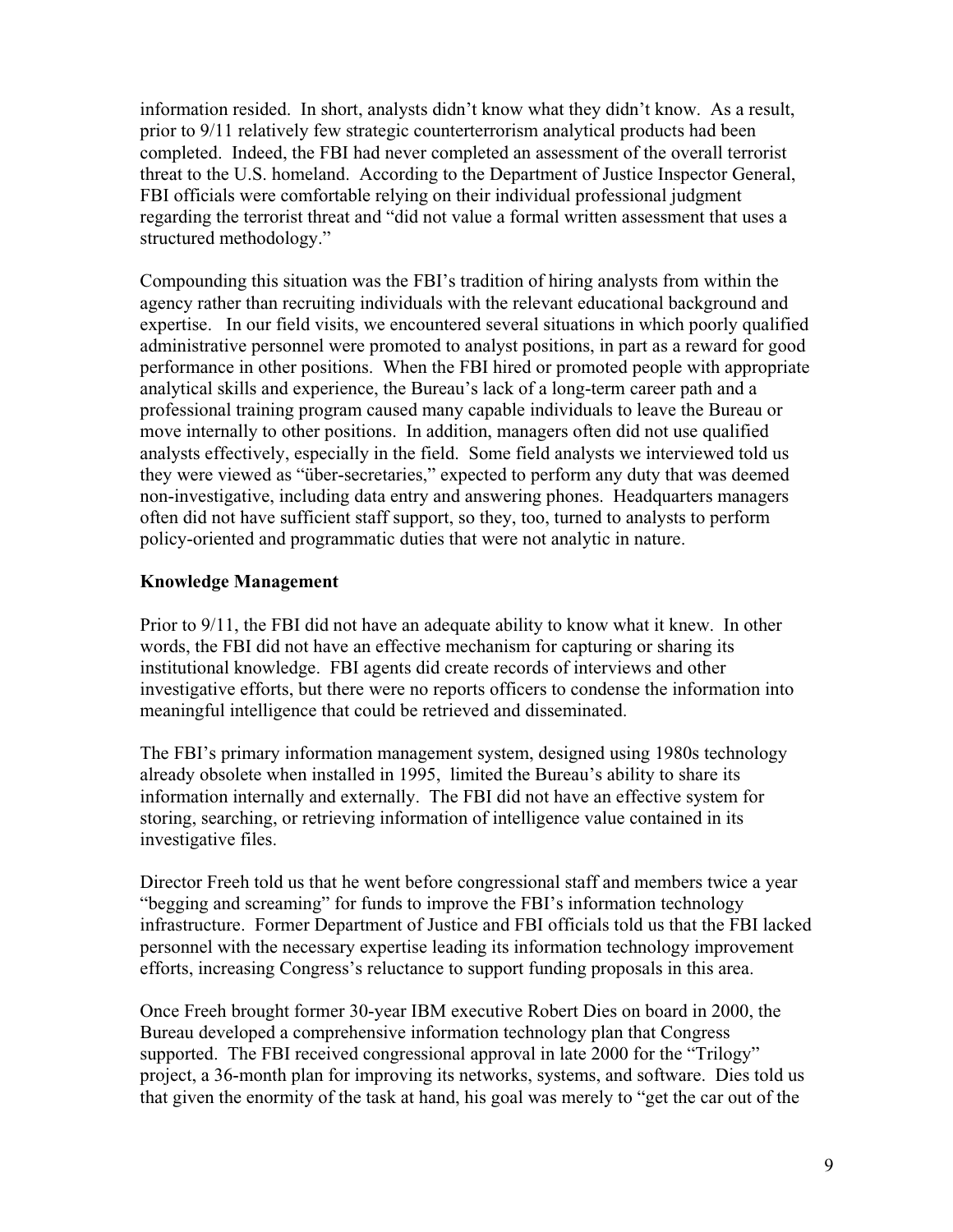ditch." As of September 2001, the project was underway but by no means fully implemented.

The FBI's Joint Terrorism Task Forces (JTTFs) were the primary mechanism for sharing counterterrorism information with other law enforcement agencies in the field. The FBI expanded the number of JTTFs throughout the 1990s, and by 9/11 there were 35.

The JTTFs, while useful, had limitations. The JTTFs set their own priorities in accordance solely with regional and field office concerns, and most were not fully staffed. Many state and local entities believed they would gain little from having a representative on a JTTF. Most detailees performed primarily a liaison function rather than serving as full working members of the JTTFs, and many did not have access to either FBI information systems or their own home agency systems while in the FBI workspace. Moreover, the supervisors in their home agency chains of command often did not have security clearances, making it difficult to share important intelligence information.

We were told that at headquarters, information sharing between the FBI and CIA improved greatly when the agencies began exchanging senior counterterrorism officials in 1996. After serving on rotation, senior officials better understood the other agency's mission and capabilities. As will be discussed in the next staff statement, however, there were other problems with information sharing between the FBI and the CIA. The FBI's inability or unwillingness to share information reportedly frustrated White House national security officials. According to former National Counterterrorism Coordinator Richard Clarke, the National Security Council never received anything in writing from the FBI whatsoever. Former Deputy National Security Adviser James Steinberg stated that the only time that the FBI provided the National Security Council with relevant information was during the Millennium crisis. Clarke told us that Attorney General Reno was notified that the National Security Council could not run an effective counterterrorism program without access to FBI information.

The Justice Department representative on Clarke's interagency group, the Counterterrorism and Security Group, has told us, however, that—to his knowledge neither Clarke nor anyone else at the NSC raised any systemic issue of FBI information sharing as a policy issue or a matter to be considered by the Attorney General. Reno, in any case, initiated biweekly briefings of National Security Adviser Samuel Berger with FBI Director Freeh.

Reno told us that she was very concerned about the Bureau's information sharing and intelligence capabilities. In 2000, Reno sent several memoranda to Director Freeh expressing these concerns. One memo stated that "it is imperative that the FBI immediately develop the capacity to fully assimilate and utilize intelligence information currently collected and contained in FBI files and use that knowledge to work proactively to identify and protect against emerging national security threats." Reno's requirements involved improved information sharing, improved counterterrorism training, a threat assessment, and a strategy to counter that threat. It is not clear what actions the FBI took in response to these directives from the Attorney General.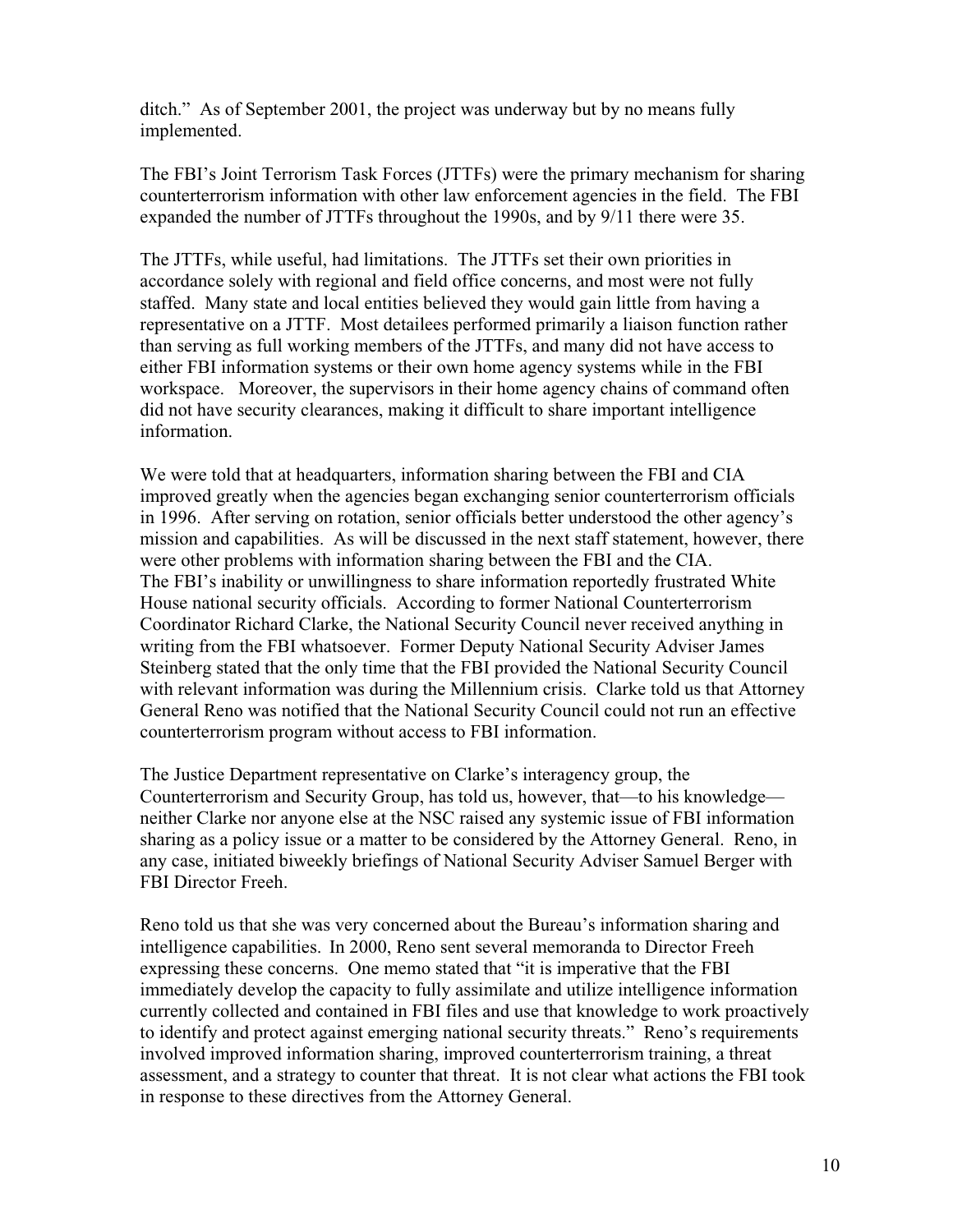### **Terrorist Financing**

The FBI worked hard on terrorist financing investigations. The Bureau primarily utilized an intelligence approach to these investigations. Agents in a number of field offices gathered intelligence on a significant number of suspected terrorist financing organizations. Prior to September 11, these FBI offices had been able to gain a basic understanding of some of the largest and most problematic terrorist financing conspiracies that have since been identified. The agents understood that there was a network of extremist organizations operating within the United States supporting a global Islamic jihad movement. They did not know the degree to which these extremist groups were associated with al Qaeda. It was also unclear whether any of these groups were sending money to al Qaeda. The FBI operated a web of informants, conducted electronic surveillance, and had opened investigations in a number of field offices. Numerous field offices, including New York, Chicago, Detroit, San Diego, and Minneapolis, had significant intelligence investigations into groups that appeared to be raising money for Islamic extremist groups. Many of these groups appeared to the FBI to have some connection to either al Qaeda or Usama Bin Ladin.

The problems in the FBI's counterterrorism program affected these fundraising investigations as well. The FBI was hampered by an inability to develop an endgame. Its agents continued to gather intelligence with little hope that they would be able to make a criminal case or otherwise disrupt the operation. Agents were stymied by rules regarding the distinction between intelligence and criminal cases, in part due to the "wall" then in place between criminal and intelligence investigations, described above.

Making a terrorist financing case was at least as difficult, and perhaps more so, than other similarly complex international financial criminal investigations. The money inevitably moved overseas. Once that occurred, the money was much harder to track, and the agents were at a dead end. In addition, due to the FBI's inadequate information management systems, strategic analysis, and information sharing capabilities prior to 9/11, the FBI lacked a fundamental strategic understanding of the nature and extent of the al Qaeda fundraising problem within the United States. As a result, the FBI could not fulfill its responsibility to provide intelligence on domestic terrorist financing to government policymakers, and did not contribute to national policy coordination on this issue. Instead, FBI agents simply kept tabs on these fundraisers, even as millions of dollars flowed to foreign Islamic extremists.

## **Conclusion**

- -- From the first World Trade Center attack in 1993, FBI and Department of Justice leadership in Washington and New York became increasingly concerned about the terrorist threat from Islamic extremists to U.S. interests both at home and abroad.
- -- Throughout the 1990s, the FBI's counterterrorism efforts against international terrorist organizations included both intelligence and criminal investigations. The FBI's approach to investigations was case-specific, decentralized and geared